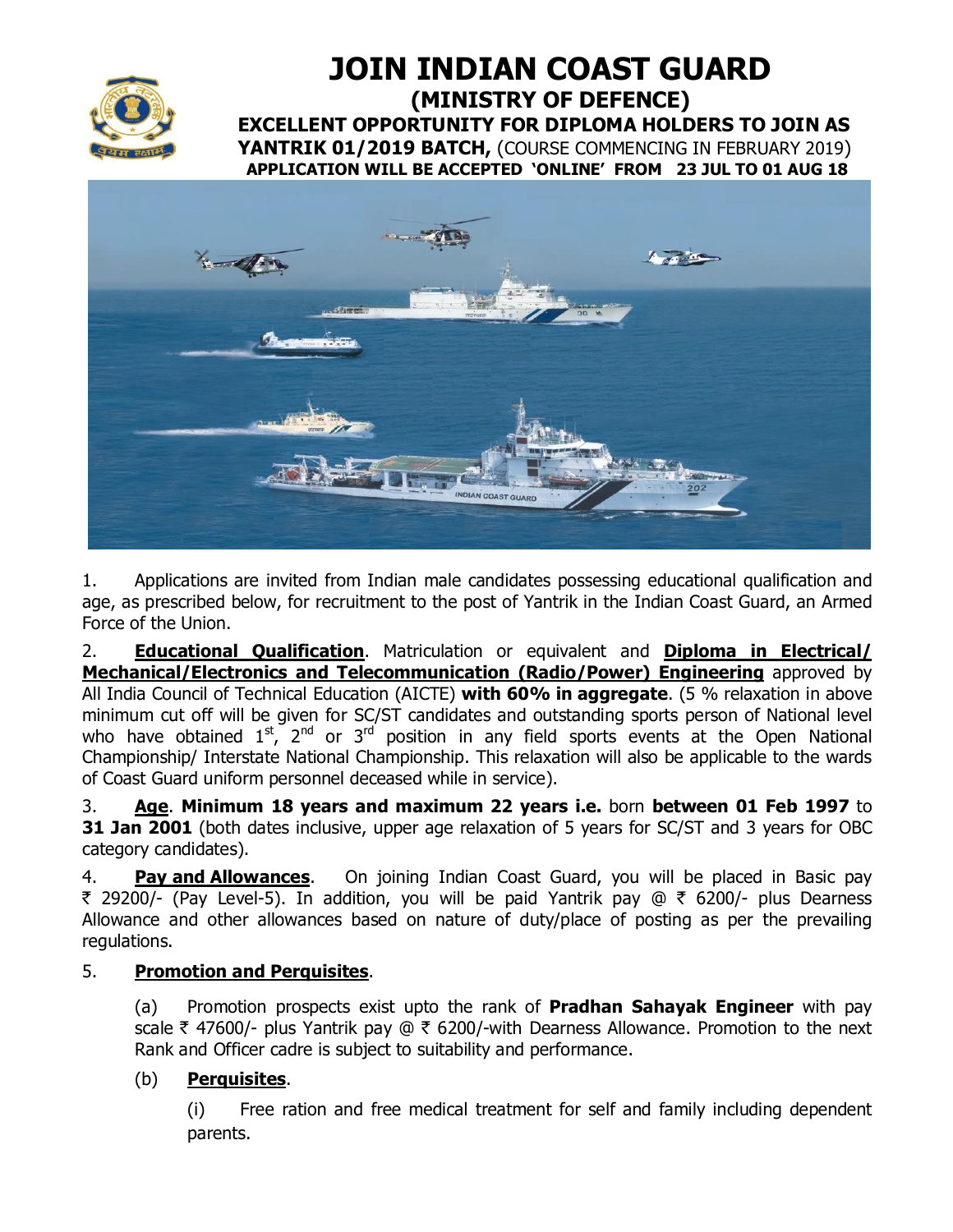(ii) Government accommodation for self & family on nominal license fee.

(iii) 45 days Earned leave and 08 days Casual leave every year with Leave Travel Concession (LTC) for self, family and dependent parents as per Government rules.

- (iv) Contributory Pension Scheme and Gratuity on retirement.
- (v) Canteen and various loan facilities.
- (vi) ECHS medical facilities after retirement.

## 6. **How to Apply**

(a) Applications will be accepted **'Online only'** from **23 Jul 18 to 01 Aug 18 till 1700 Hrs**.Candidates to logon to **www.joinindiancoastguard.gov.in** and click on **opportunities** button or on the scroll available under heading "NEW EVENTS" in the CG recruitment website. The important instructions for filling of online application are:-

## (i) Select the advertisement for **Yantrik 01/2019 Batch (Diploma in Electrical/ Mechanical / Electronics and Telecommunication Engineering)**.

(ii) Select the post applied from any one of the following: -

- (aa) Yantrik Technical (Mechanical).
- (ab) Yantrik Technical (Electrical).
- (ac) Yantrik Technical (Electronics and Telecommunication).

(iii) Read the instructions and click on the **'I Agree'** button and the 'Online Application' will be displayed.

(iv) Proceed to fill up the application (All **Star (\*)** marked entries are mandatory and to be filled).

(v) The name of the candidate, father/mother's name and date of birth should be mentioned as per the  $10<sup>th</sup>$  class certificate.

(vi) Indicate exact percentage of marks in diploma up to two decimals and this is not to be rounded off.

(vii) Filling up of information like personal **e-mail ID and Mobile number of the candidate are compulsory**.

(viii) Candidates to choose **any one Centre** out of the options displayed.

(ix) On completion of filling application, check your filled details once again prior clicking on the **submit button**.

*NOTE***: (I) CANDIDATE SHALL ENSURE THAT ALL DATA IS CHECKED BEFORE CLICKING SUBMIT BUTTON. ANY VARIATION FROM 10TH CERTIFICATE REGARDING NAME, FATHER'S NAME, DATE OF BIRTH, PERCENTAGE (%) IN DIPLOMA AND CATEGORY WILL NOT BE ALLOWED TO SIT IN EXAMINATION AND HIS CANDIDATURE WILL BE CANCELLED.** 

**(II) ALL CANDIDATES SHALL CORRECTLY FILL UP THEIR MOBILE NUMBER AND EMAIL ID. IN CASE, THE CANDIDATE IS NOT HAVING MOBILE NUMBER HIS PARENT'S / GUARDIAN'S MOBILE NUMBER IS TO BE MENTIONED WITH NAME.**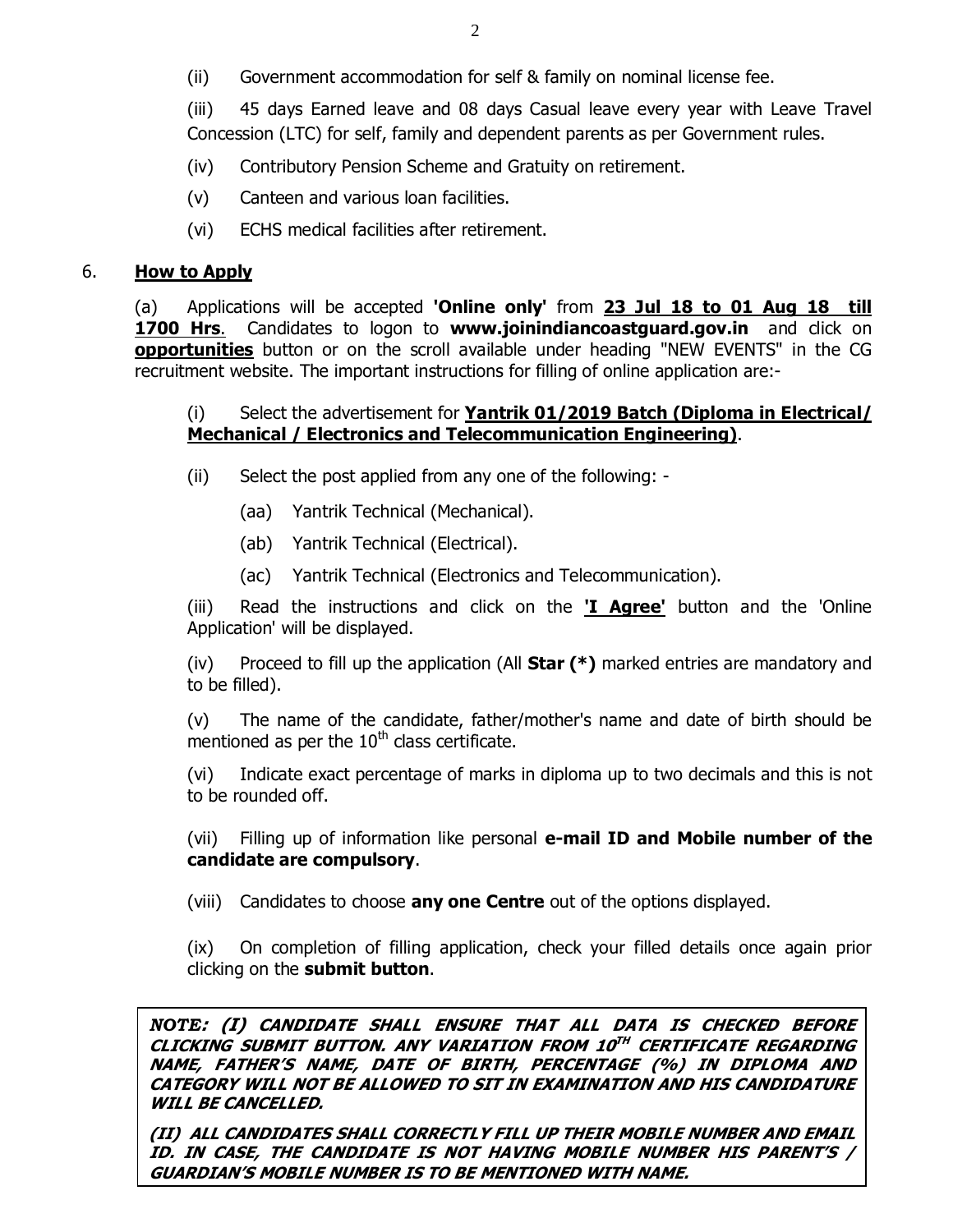(b) On successful submission of the online application a unique **Application/ Registration number** will be provided to the candidate. Candidate must note down this application number for future reference and for retrieval/print of the e-admit card. Alternatively, the same can also be retrieved through registered e-mail ID as mentioned in application. Applicants to take printout of the e-admit card through URL **http://joinindiancoastguard.gov.in/reprint.aspx** from **13 Aug to 22 Aug 18**. For candidates **Not** meeting the eligibility criteria, a "**Rejection slip giving the cause of rejection with the application number**" will be displayed. Short listing criteria will be based on higher percentage of marks.

## 7. **Last date for applying online: 01 Aug 18 till 1700 Hrs.**

8. The written test will be conducted at following recruitment centres:-

| Exam.<br><b>Centre</b> | <b>Address</b>                                                                                                                                              |
|------------------------|-------------------------------------------------------------------------------------------------------------------------------------------------------------|
| Mumbai                 | Coast Guard Regional Headquarters (West), Worli Sea Face PO, Worli<br>Colony, Mumbai - 30                                                                   |
| Chennai                | Indian Coast Guard Store Depot, CG Complex, Near Kalmandapam Police<br>Station, GM Pettai Road, Royapuram, Chennai-13                                       |
| Kolkata                | Coast Guard Regional Headquarters (North East), Synthesis Business Park,<br>6 <sup>th</sup> floor Shrachi Building, New Town Rajarhat, Kolkata, WB -700 161 |
| Noida                  | Indian Coast Guard Selection Board Noida, A-1, Sector-24, Opposite Adobe<br>Building, Dist Gautam Budh Nagar, Noida, UP-201 301                             |

## **Note**: **The Coast Guard reserves the right to cancel / reconduct the examination of a particular Centre or change the Centre of the candidates for administrative/other reasons.**

#### 9. **Selection Procedure**.

(a) Call up letters cum e-admit card for eligible short listed candidates indicating date, time and place for the recruitment tests, which are scheduled during the month of **Oct 2018 would be required to be downloaded from internet site www.joinindiancoastguard.gov.in**. The call up letters cum e-admit card will be tentatively uploaded on website by **13 Aug to 22 Aug 2018**. No separate call up letters cum e-admit card will be issued. Candidates can be allotted any centre view administrative reasons.

(b) Short-listing criteria for applications will be based on higher percentage of marks in the diploma. SC and ST candidates will be given due weightage while short listing.

(c) The qualifying cut off percentage can be increased if more number of applications are received.

(d) The written test will be objective type. The question paper will contain questions from their respective branch (**Mechanical/Electrical/Electronics & Telecommunication**) and will also include some questions of general knowledge, reasoning, aptitude & English.

(e) Those who qualify written test will undergo Physical Fitness Test (PFT) and initial Medical Examination. The testing procedure will take 2-3 days.

(f) Physical Fitness Test (PFT) will be conducted for all those who qualify in the written test. All candidates are advised to be in possession of sport rig i.e. Sport Shoe, T Shirt, Trouser, socks etc. Qualifying PFT as per the standards given below is compulsory.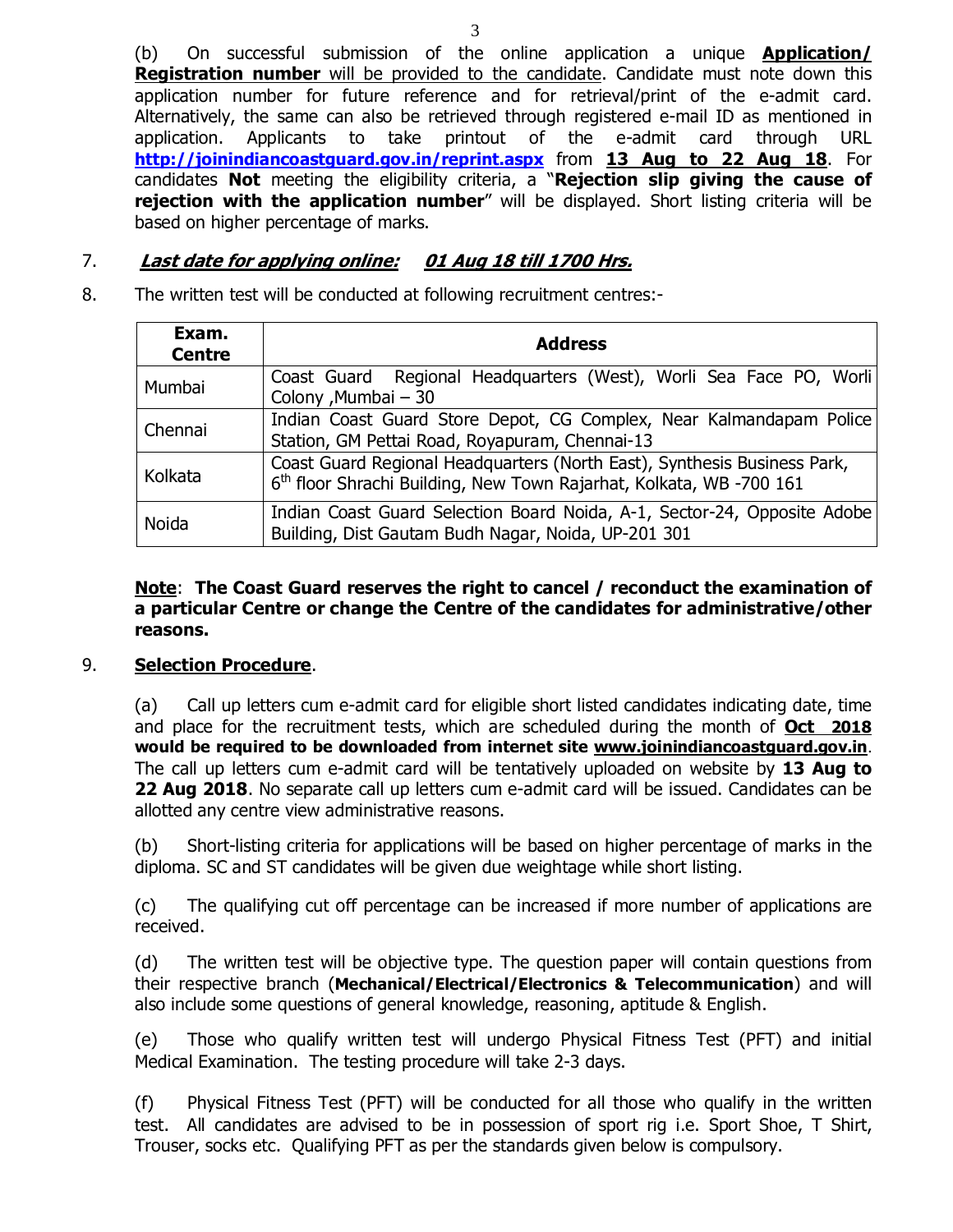The PFT will consist as under:-

- (i) 1.6 Km run to be completed in 7 minutes.
- (ii) 20 squat ups (Uthak Baithak).
- (iii) 10 Push ups.

#### **Note: (aa) Candidates undergoing PFT will do so at their own risk. (ab) The candidates physically challenged are not eligible to apply for this post.**

(g) Candidates those who qualify the Physical Fitness Test will be required to undergo initial recruitment medical examination at the respective recruitment centre.

(h) **Based on the performance in the written examination, candidates will be shortlisted for medical examination in a ratio as may be decided by Coast Guard.** Mere declaration of fit in initial medical examination does not indicate selection for the said post. Further, the selected candidates will be subjected for the final medicals examination at INS Chilka.

(j) The select list will be prepared from the candidates who qualify in all the tests, depending upon the available vacancies. The all India select list of candidates will be displayed in the Indian Coast Guard Website **www.joinindiancoastguard.gov.in** in the month of **Jan 2019**.

10. **List of Documents**. Candidates are required to appear at the Venue with the following Original documents. Original educational certificates will be returned after verification.

- (a) Three copies of pre-filled e-admit card.
- (b) Original Mark sheet and passing certificates of  $10^{th}$  class.
- (c) Original mark sheet of all semesters and certificate of diploma.

(d) Proof of identity such as passport, driving license, voter I card, Aadhar card, School/ college ID card or any other photo identity proof.

(e) Original caste certificate (if applicable) of their respective state issued by Tehsildar/ SDM/DM.

(f) Photo copies of all required documents self attested such as **10th class pass certificate and mark sheet, Diploma certificate and Mark sheets of all semester, caste certificate wherever required and sports certificate etc.**

(g) In case of reserved category applicants, availing age/percentage relaxation, either current or permanent address of online application should be same as the address mentioned in caste/category certificate **(SC/ST & OBC)**. Further, in case of **OBC** Non-Creamy layer, the valid category certificate should not be more than 3 financial Years old and for such cases renewed/fresh certificate to be produced **as per Govt of India format**. (Sample format of OBC certificate is available in website **www.joinindiancoastguard.gov.in**)

(h) Ten recent colour passport size identical photographs with Blue background.

(j) Photographs shall not be older than one month.

(k) **Any candidate who does not carry all these documents at the time of examination shall not be permitted to appear in the examination.**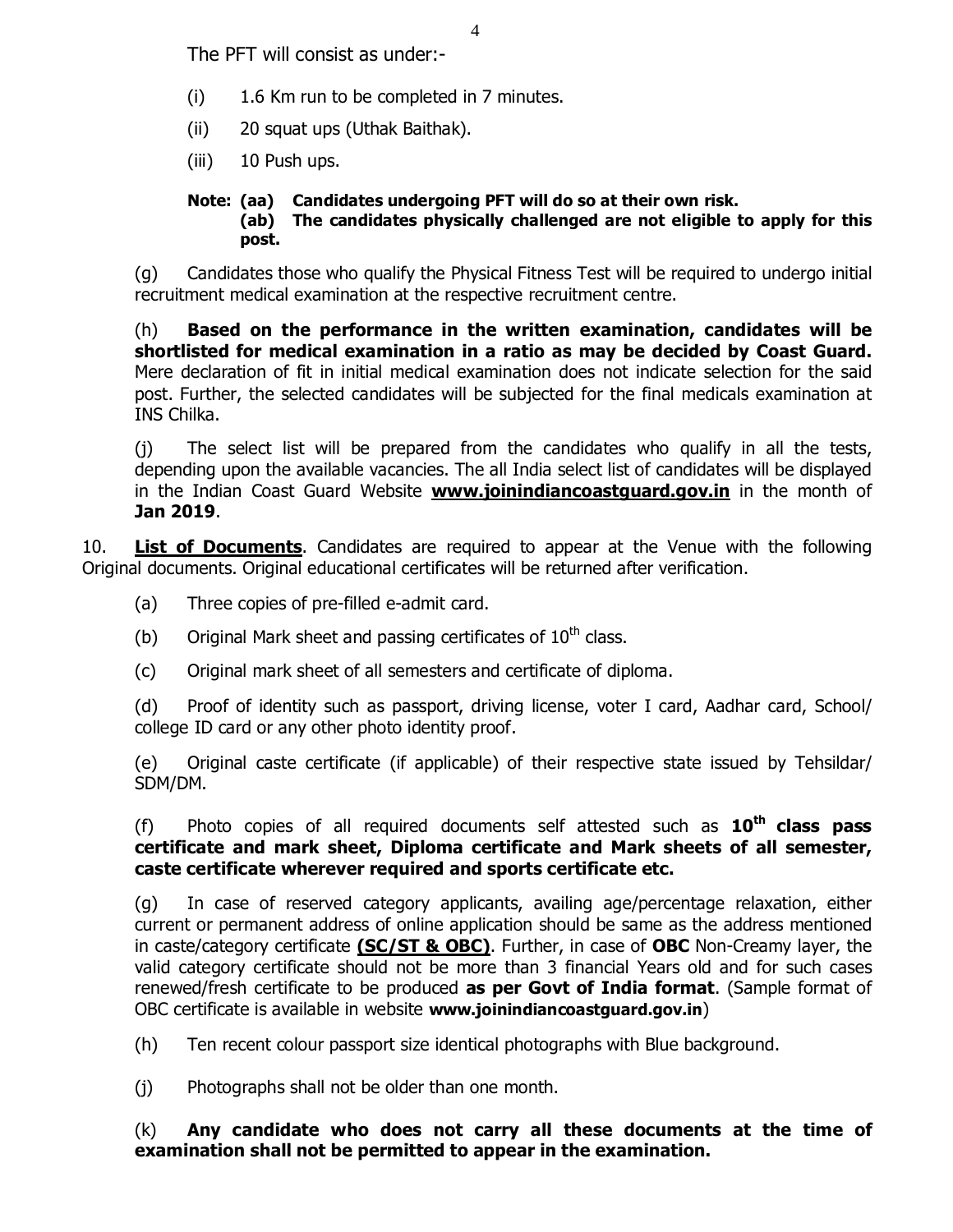**Selection of candidates is based on the order of merit in Written Test, subject to clearance of Physical Fitness Test (PFT) and Medical Examination.** 

# 11. **Medical Standards**.

(a) Medical examination will be conducted by authorised military doctors as per medical standard prescribed in current regulations applicable to Enrolled Personnel on entry.

(b) **Height**. Minimum height 157 cms**.** Reduction in height for candidates from hilly areas and tribal areas will be in accordance with the Central Govt. orders.

(c) **Chest**. Should be well proportioned. Minimum expansion 5 cms.

(d) **Weight**. Proportionate to height and age +10% acceptable.

(e) **Hearing**. Normal

(f) **Fitness Level**. History of Cardio-vascular disease, surgical deformities like knock knee, flat feet etc. infection of ears, history of fits or psychiatric ailment, varicose vein, under gone corrective surgery for eye sight etc are not eligible.

(g) **Visual Standards**. 6/24 without glasses and 6/9 & 6/12 with glasses for Better Eye and Worse Eye respectively.

(h) **Tattoo(s)**. Permanent body tattoos are not permitted on any part of the body. However, certain concessions are permitted to candidates belonging to tribal areas communities as declared by the Govt. of India. For other candidates, permanent body tattoos are only permitted on inner face of forearms i.e. from inside of elbow to the wrist and on the reverse side of palm/back (dorsal) side of hand. Details in this regard are available on the Indian Coast Guard Recruitment website **www.joinindiancoastguard.gov.in**.

(j) **Initial Medical Examination for recruitment will be considered only "Provisionally fit subject to fitness in the final medical examination" Final Medical Examination of all selected candidates will be done at INS Chilka. Candidates who are NOT found medically fit in the final medical examination at INS Chilka will NOT be enrolled for training. No "Appeal" is permitted for review after the final enrolment medical examination at INS Chilka.**

**Note: (i) Candidates are advised to get their ears cleaned for wax and tartar removed from teeth prior to examination. Applicants declared permanent medically unfit by any Armed Forces Hospital in previous recruitment for the same entry in Coast Guard are advised not to appear for test.**

**(ii) The above medical standards are preliminary indicative of required fitness level. However, selected candidate will be subjected to thorough medical examination by authorised Military doctor as per Medical standard prescribed in current regulations applicable prior to enrolment in Indian Coast Guard.**

12. **Training**. The basic training will commence in **February 2019** at INS Chilka followed by sea training and professional training. **Yantriks are liable to be discharged as UNSUITABLE due to unsatisfactory performance at any time during the training**.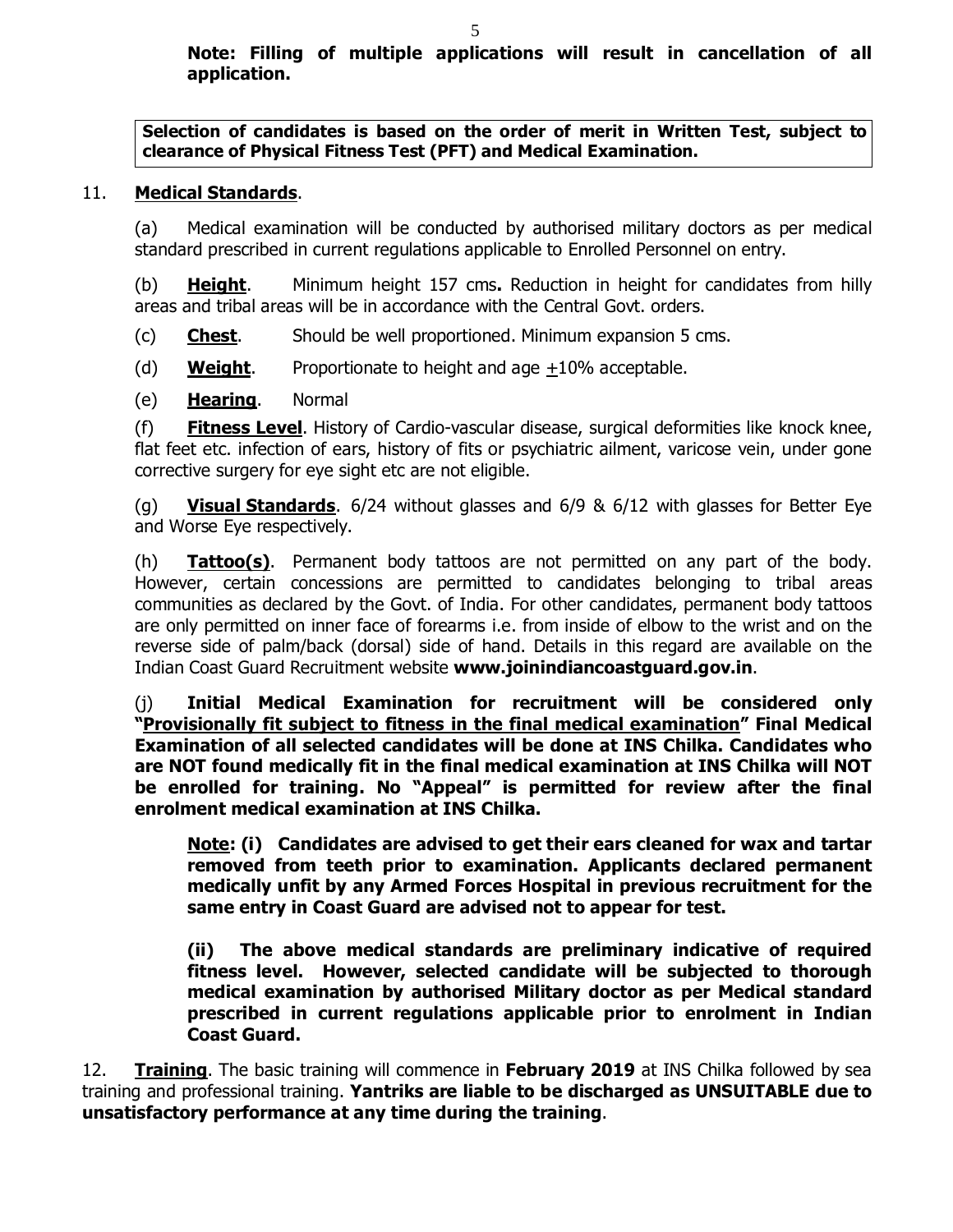## 13. **General Guidelines**:-

(a) Candidates withdrawn on disciplinary grounds from any other service training establishments are not eligible to appear.

(b) Candidates should not have been arrested, convicted or prosecuted on criminal charges.

(c) Original certificates should not be attached with the application form. Indian Coast Guard will not take responsibility for loss of original certificates, if attached with application. Photo should be pasted and not stapled. Attestation made on the backside of the photo will not be entertained.

(d) Request for change of examination Centre/date will not be entertained.

#### (e) **All original certificates and mark sheets which are to be produced at the time of written test, will be returned to candidate post verification.**

(f) The candidate's selection pertaining to a particular batch is valid for that batch only. Qualified candidates whose names do not appear in the final selected list cannot claim admission for the next batch. These unsuccessful candidates will have to undergo the selection procedure afresh provided that they meet the eligibility criteria for the fresh batch subsequently.

(g) Applications received by post will not be accepted.

(h) Call letter for final medical examination for enrolment in the Coast Guard will be forwarded only to initial medically qualified candidates in the select list. Such candidates will be required to reach the training establishment at their own expense. Unsuccessful candidates will not be intimated separately.

#### (j) **No enquiry will be entertained regarding recruitment/enrolment after a period of six months.**

(k) Indiscipline activities including copying/malpractice etc. during the testing procedures will also result in disqualification.

(l) The application and the original documents will be further scrutinised for eligibility prior to enrolment and may be rejected if found not eligible in any respect.

(m) It may also be noted that minimum percentage of marks for eligibility at Para 2 may be increased depending upon number of candidates applying.

## (n) **Candidates from "Open Schools" institutes not recognized by Govt./AICTE are not eligible**.

(p) In case of more number of candidates are applying for one Centre, a few candidates may be allotted to any other Centre. Candidates with higher marks will be allotted their first choice only.

## **Mobile Phone**

(q) Use of Mobile phones and other modern electronic gadgets are not permitted during examination. Coast Guard considers such possession as adopting unfair means. If any candidate is caught with Mobile, Bluetooth, any kind of scanning equipment during examination hours, immediately action as per law including filling FIR will be initiated.

(r) Coast Guard cannot guarantee the safe keeping of any electronic devices. Candidate will not be allowed to go to toilet or leave examination venue/ Hall for any reasons after the commencement of the written examination.